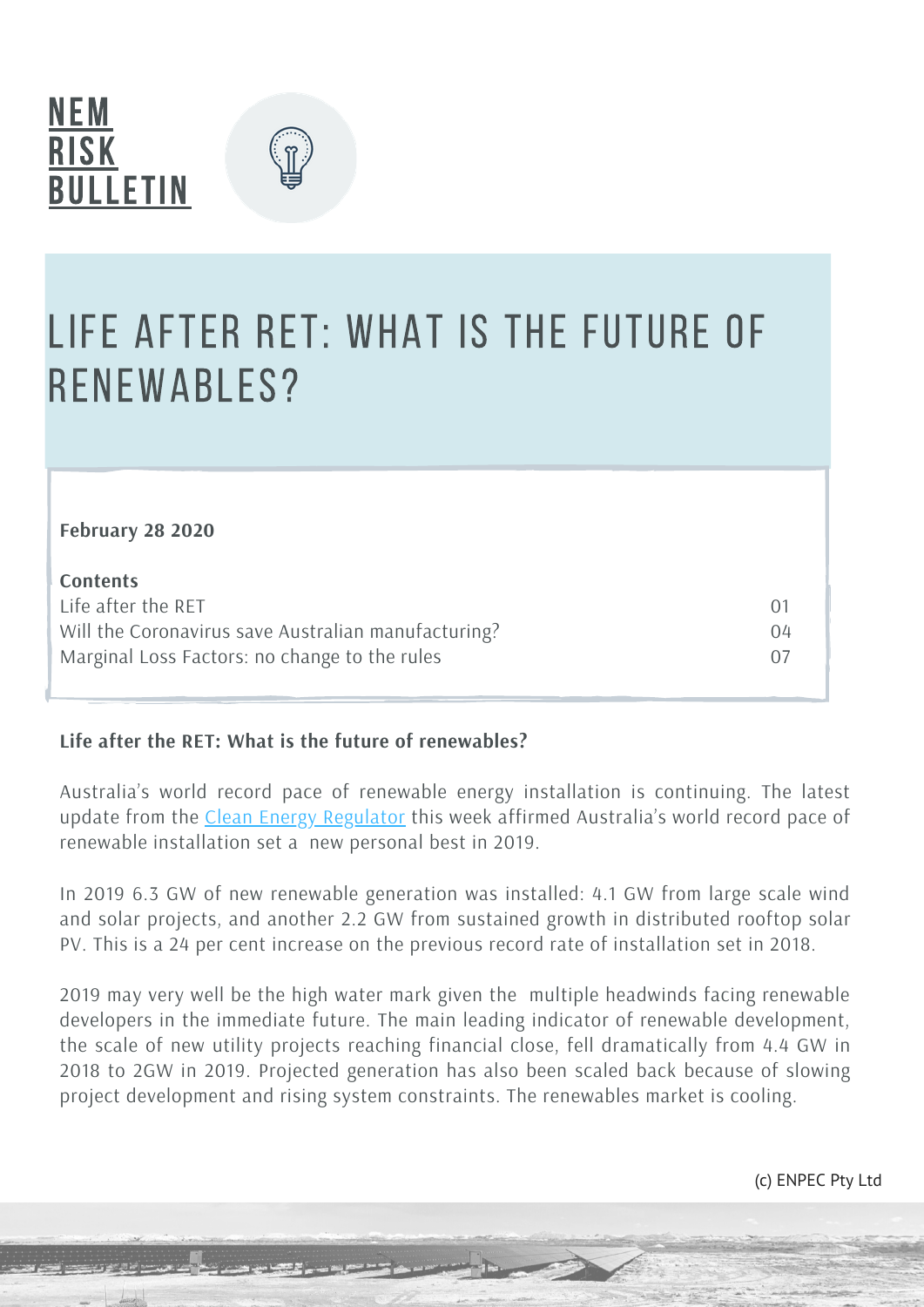#### **The RET is ending**

The Renewable Energy Target was legislated in 2009, adjusted in 2015 and "ends" at the end of 2020. It was a scheme designed to support development of renewables by providing a subsidy for each megawatt hour of renewable generation produced, paid for by consumers through their retailer.

The value of this subsidy is set by a trading scheme for certificates and has varied over the life of the scheme. When renewables were in undersupply (like around 2017) then they nearly hit their operational maximum price of around \$90 per MWh. As world record supply has come on, the value of the subsidy has fallen to around \$39.

At the end of 2020 the RET scheme plateaus for 10 years, meaning there is no increase in certificates required. What this means in practice is the scheme will soon be heavily oversubscribed, and the value of the certificates will continue to ease until they reach zero. This has been an important revenue stream for renewables projects, even though the cost of building large scale wind and solar has fallen. There is no appetite from the Federal Government to extend it.

#### **Grid constraints**

The electricity grid was built in the 20th century to connect large thermal generators to large load centres: cities, towns and big industrial facilities. This is less than ideal in the 21st century when increasing amounts of generation are coming from more remote parts of the network from wind and solar farms.

Electricity generators are paid not on how much they produce, but how much electricity gets to the consumer. This is calculated using Marginal Load Factors (MLFs) which adjust generation by how constrained the network is between the power supply and the load. This system has been in place since the creation of the National Electricity Market (NEM).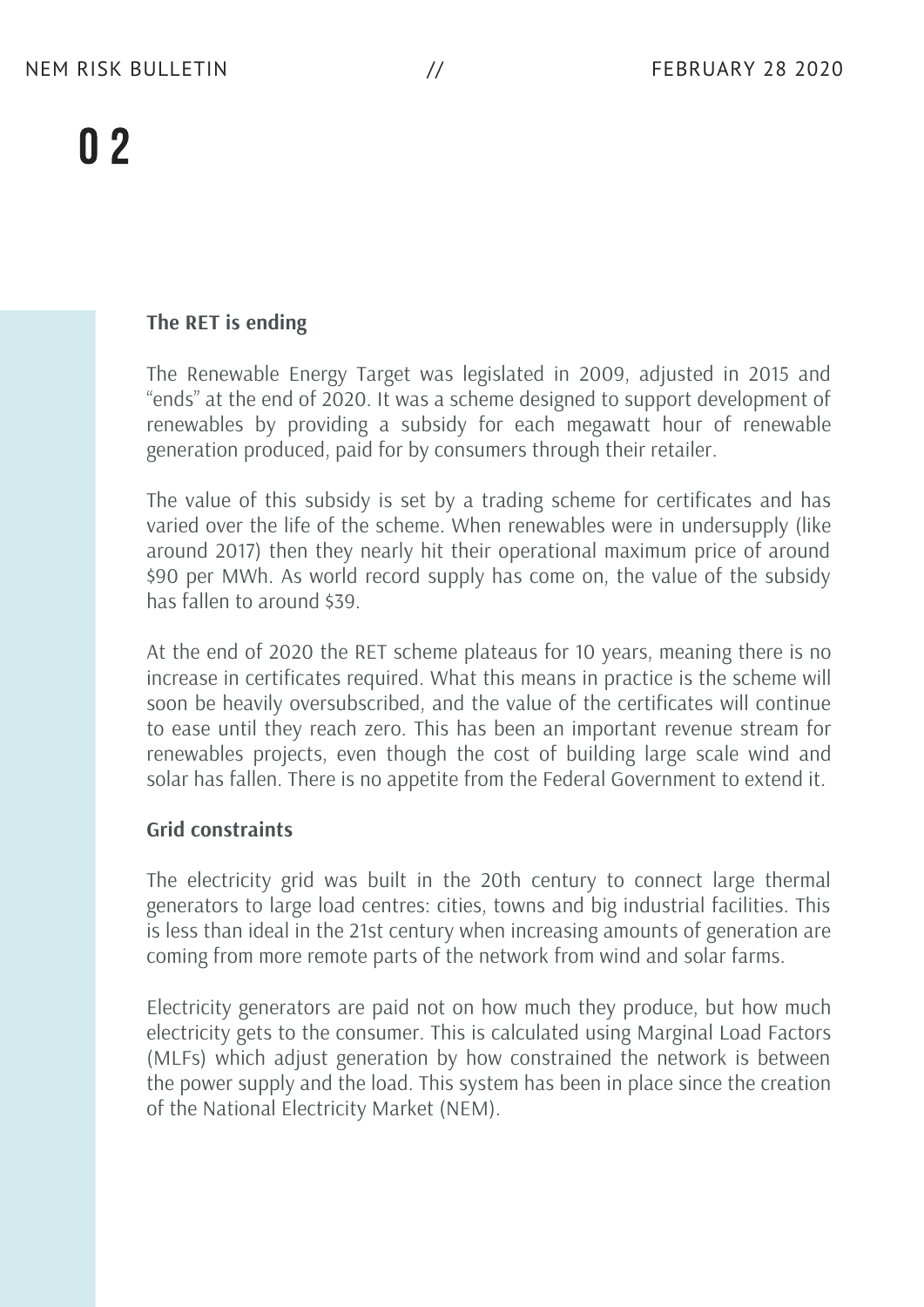

MLFs further discount the value of generation when more generators try to squeeze on to the same part of the constrained grid. One of the consequences of having a world record rush to build renewables in a constrained network is that some of the projects are now being hit by high MLF values. For a surprisingly large number of renewables developers, the application of loss factors has come as a bit of a shock. We have produced a briefing paper on MLFs [here.](https://nemriskbulletin.com.au/nemr_resources/mlfs/)

This is at least partly solved by upgrading transmission to these regions, which is one of the ideas at the centre of the Integrated System Plan (ISP) developed by the Australian Energy Market Operator (AEMO). But someone still has to pay for these multi-million dollar transmission lines.

#### **Negative prices**

The two most challenging technical features of renewables generation at scale are intermittency and correlation. Both wind and solar only generate some of the time, while the grid needs energy all of the time. Solar generation is highly correlated: all the solar across the NEM produces at the same time. Wind is more stochastic, but according to analysis done by Global Roam, is still positively correlated across south-eastern Australia.

Increasing solar generation is increasing supply during the middle of the day, irrespective of demand, leading to falling wholesale prices and even increased incidence of negative prices. While this may sound great for consumers, its bad news for developers of solar projects who need to get a return on their investment. In its recent [quarterly](https://www.aemo.com.au/-/media/files/major-publications/qed/2019/qed-q4-2019.pdf) report AEMO estimated that renewables were on average curtailed by 6 per cent across the NEM caused by network constraints and negative prices.

Negative prices are reversed by increasing demand during the middle of the day. This can be done by increasing the flexibility of demand (like turning hot water system on during the day rather than at night) and storage at sufficient scale to soak up and store surplus electrons. You can also close coal fired generators, but without replacement firm capacity that poses problems during demand spikes and evenings. Without concerted efforts to mitigate this, increased renewables will only increase the frequency and duration of negative price events in the future.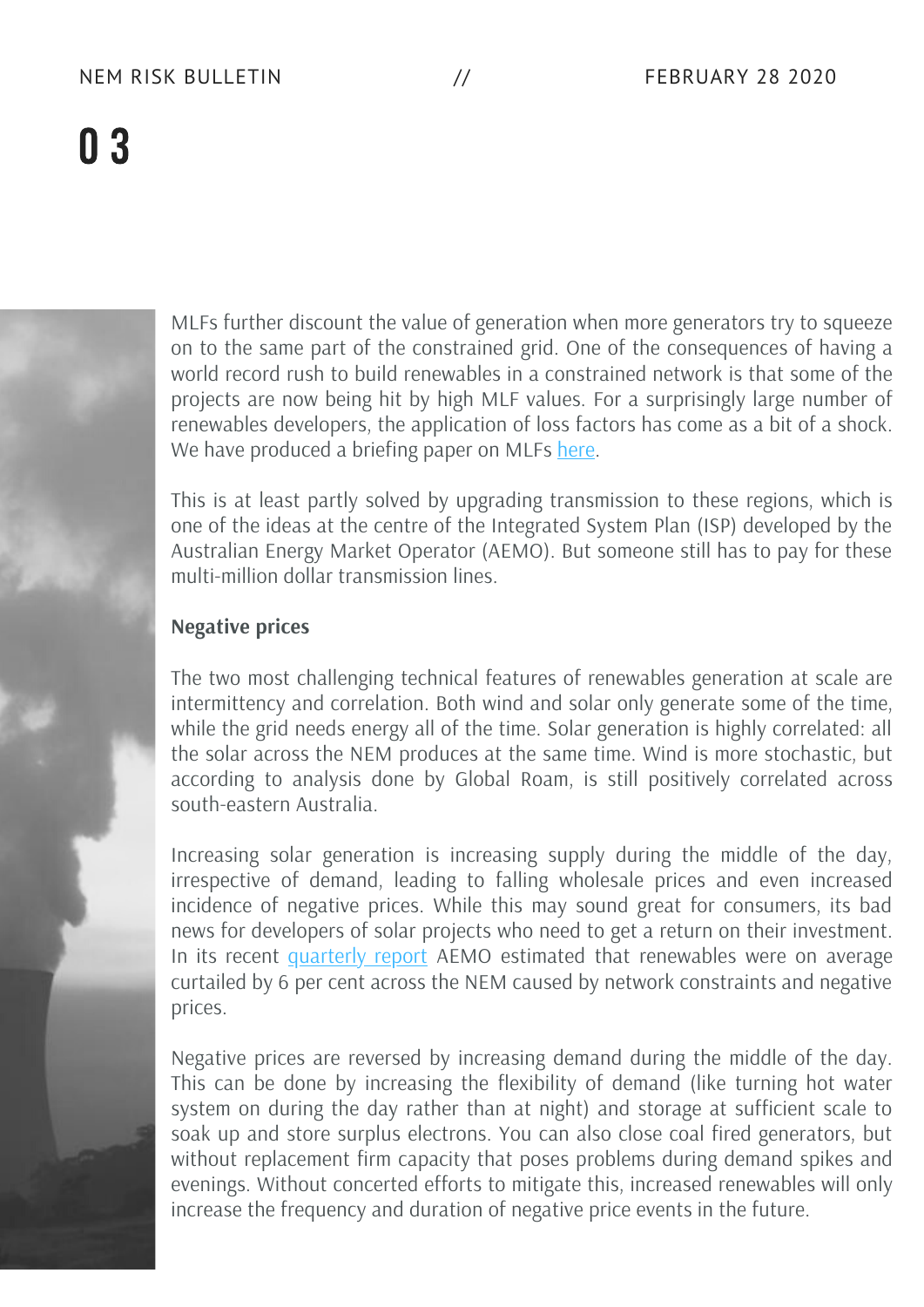#### **Can the Coronavirus save Australian manufacturing?**

A perfect storm of slowing economic growth, mild winter temperatures and the shortterm impact of the coronavirus on Asian economies has contributed to a slump in gas demand from the east Asian powerhouses of Japan, Korea and China. This has seen LNG spot prices for March delivery dip below \$US3/MMBtu, well below long-term contract prices for gas in Asia (around \$US8.50/MMBtu, which track the Japanese crude oil price index. These prices translate to A\$4.23/GJ and A\$12/GJ respectively. The spot price is also well below where it was a year ago.

As Australia is a supplier of gas to Asia, then spare gas should be available cheaper at the main supply hub in Wallumbilla than in the buyer countries, because there is no need to allow for costs of liquefying and shipping the gas (though if a domestic buyer is not located in Wallumbilla they will have to also pay the pipeline costs to get it from Wallumbilla to where they want it). This is known as a "netback price" and an indicative netback price is published by the ACCC.

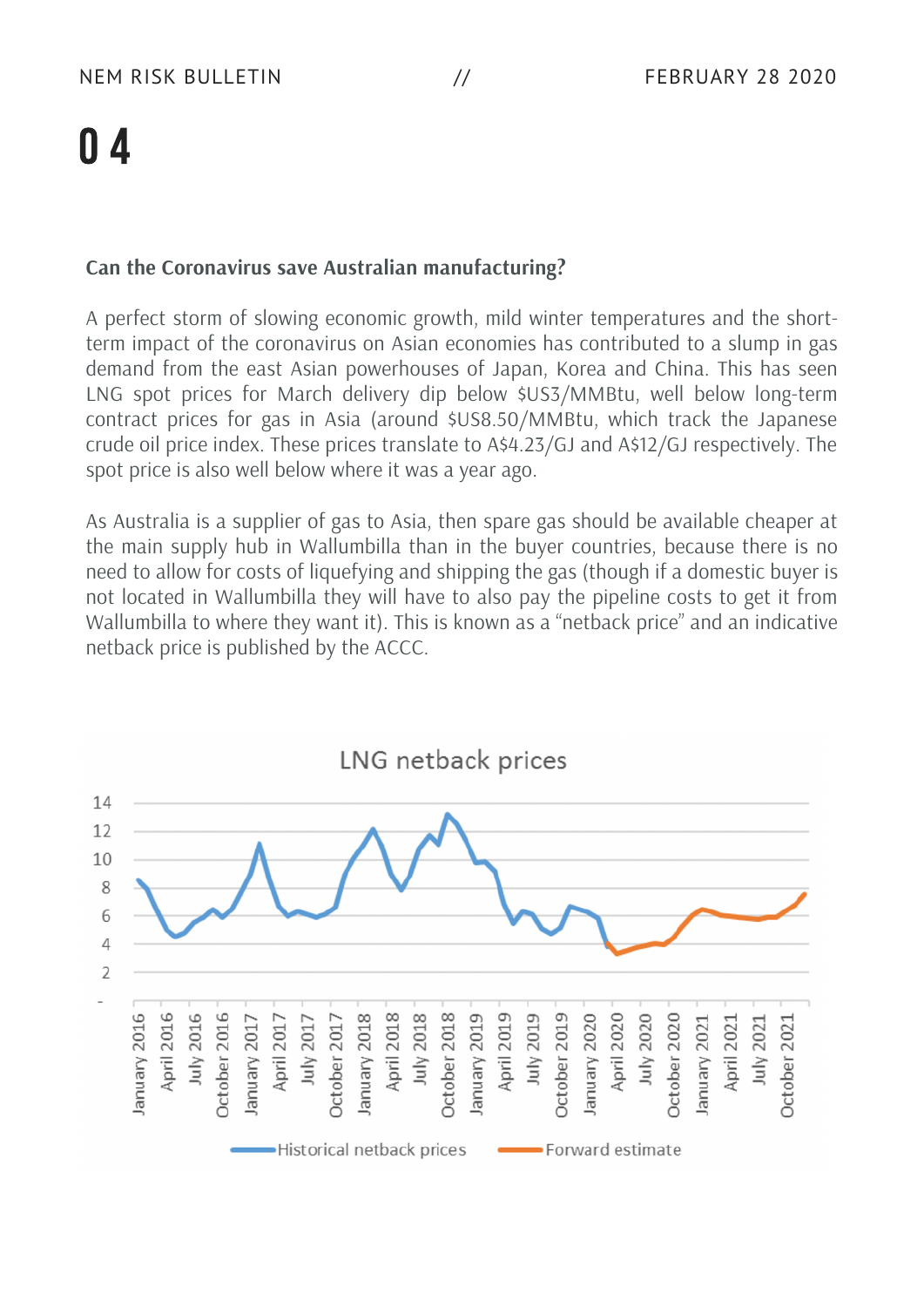According to the ACCC, the decline in spot prices should translate to local spot prices of around \$4/GJ or less over the next few months. This is comparable to prices before the LNG industry linked east coast prices to international trends. As countries such as India are reportedly buying up as much LNG as they can at these bargain basement prices, can Australian industrial customers also make the most of the regional glut of gas? Up to a point, yes, there is likely to eb some cheap gas available for a while. But here come the caveats…

#### **The ACCC's netback price is a benchmark, not a guaranteed price**

The ACCC has developed its netback pricing series as an indication of the price it believes gas should fetch at Wallumbilla in a perfectly competitive market. It's also dependent on assumptions where are reasonable, but still assumptions about transport cost, liquefaction cost and efficiency and future exchange rates. Its latest monitoring report (Gas inquiry 2017-2025 interim report, January 2020) observes that "domestic price offers have not fallen in line with expected LNG netback prices for 2020".

#### **Spot prices are not contract prices**

Most gas users would be looking to buy a steady flow of gas over a longer time period (multiple years). Spot prices are prices for a point in time. A multi-year contract should be priced according to expected gas prices over the duration of the contract. As chart 1 shows, by October 2021, netback prices are expected to be back up around the A\$8/GJ mark.

#### **Australia has no import capacity**

Australian gas users can not currently take advantage directly of low spot LNG prices as there is no way of getting gas on a ship back into the onshore pipeline network. Three potential import terminal projects have been announced with AIE's Port Kembla project the furthest progressed.

#### **Gas producers have an opportunity cost**

The coal seam gas (CSG) to LNG projects that are the most likely source of surplus gas do not necessarily simply have to dump gas on the market if their major customers decline to take their full complement of gas. Because CSG supply is made up of hundreds of small wells from a given field, producers are able to control the overall supply to some extent.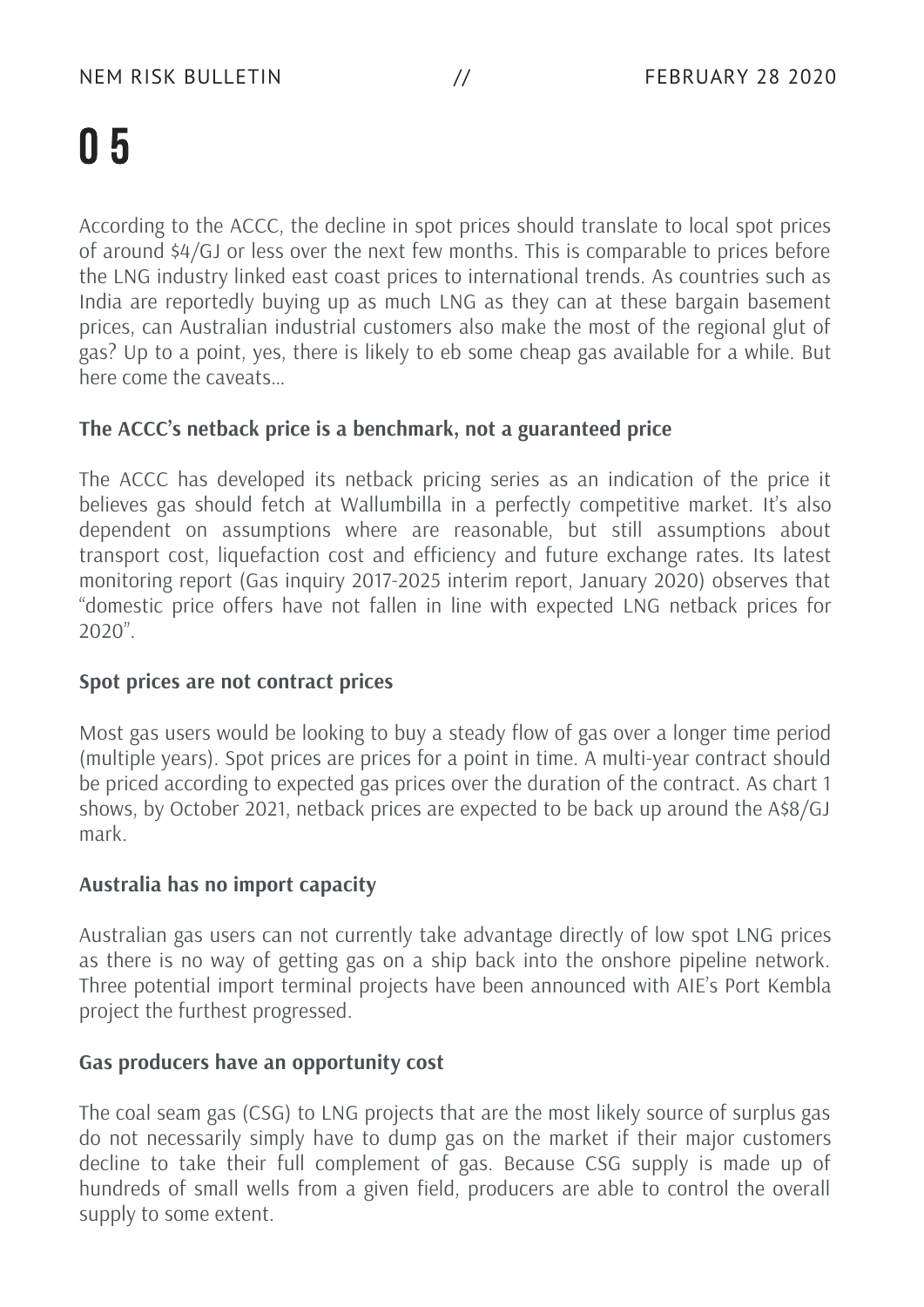So, they consider they can get more value from the gas by leaving it in the ground until prices recover. They will have to weigh this up against the risk of being more heavily regulated if they are seen to be sitting on gas that could be released into the domestic market.

There is a clear contrast with the US gas market. There, much of the gas is a by-product from liquids-rich shale gas, and so producers don't have much choice but to dump it on the market. This dynamic has helped keep US gas prices low.

#### **Buyers still have to transport the gas to where they use it**

Even assuming a buyer can get a good deal for gas at the Wallumbilla hub, then unless their factory is also at Wallumbilla, they have to back that up with contracts to transport the gas to where they want it. This may involve negotiating with more than one pipeline operator. As well as adding extra expense, there is limited liquidity in the pipeline capacity market. The ACCC reports that recent reforms to implement a capacity trading platform and a day ahead auction of unused capacity have had "a positive effect on the market" but that "some facility operator charges may deter trade".

#### **The record low prices may not last that long**

As one energy analyst put it "the cure for low prices, is low prices". These low prices will stimulate demand while signalling to suppliers that now is not the time to put more gas into the market. The gas price is set to fall below Asian coal prices for the first time ever (on a \$/MMBtu basis), which could spark fuel switching.Conclusion: industrial buyers should "fill their boots" with cheap gas if they can as the prices won't last forever.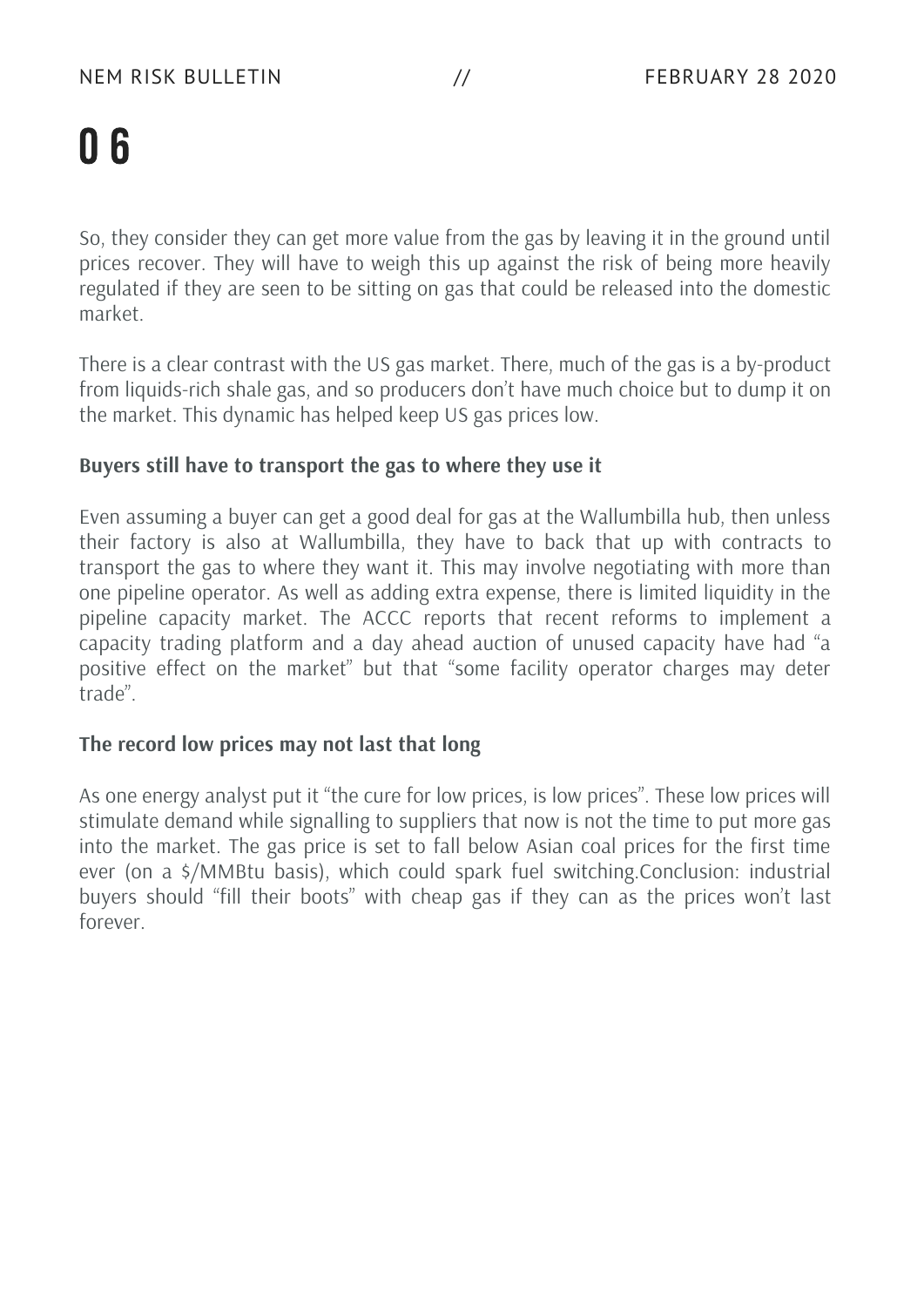#### **MLF: no change to the rules**

A rule change proposal by Adani Renewables to change the current marginal lost factor regime (MLFs) to average loss factors has been rejected by the Australian Energy Market Commission (AEMC), consistent with its draft decision last November.

MLFs are the NEM's way of accounting for the physical losses that are an inevitable result of transporting electricity over long distances. AEMO allocates these losses through assigning an MLF to each generator (and technically large load) that acts as a multiplier to the spot price. So, if a generator is located at the edge of the grid, a long way from load centres, it will have a low MLF, meaning the spot price it receives is lower than other generators.

The speed of renewables connections, often in weakly connected parts of the grid that happen to have good sun or wind resource, has increased the overall level of losses but also resulted in volatility in annual MLF calculations. The new renewables, especially solar farms, have seen some of the lowest MLFs.

The AEMC's reasons for rejecting the rule change were that a marginal loss factor approach was better at signalling to generation proponents where to locate their projects and that it was more consistent with the marginal pricing approach used in dispatch decision-making and pricing. The final decision did include some tweaks to the rules that give AEMO more flexibility in determining MLFs. The AEMC also rejected a related request from Adani to amend the allocation of intraregional settlement revenue, which arises because the adjustment for losses does not fully net out. Currently, this revenue is used to offset customer transmission charges, but Adani thought some of it should be returned to generators to mitigate the impact of MLFs.

In theory, a dynamic, real-time loss factor calculation would be the most accurate valuation of electricity and promote the most efficient market outcomes. In practice, implementing such an approach would require major change to the NEM and its IT systems and so was not considered a viable option for the rule change process above.